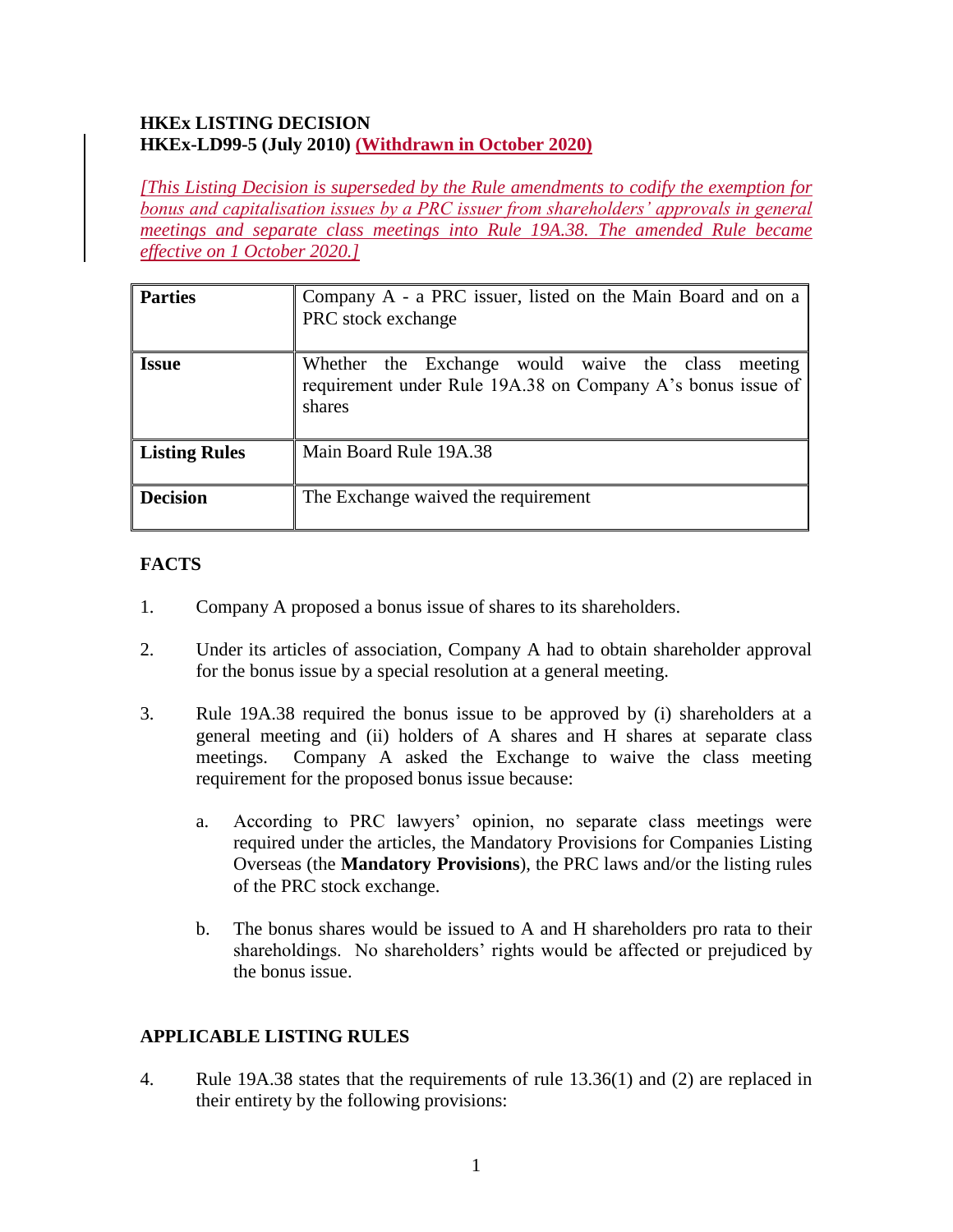- 13.36 (1) (a) Except in the circumstances mentioned in rule 13.36(2), the directors of the PRC issuer shall obtain the approval by a special resolution of shareholders in general meeting, and the approvals by special resolutions of holders of domestic shares and overseas listed foreign shares (and, if applicable, H shares) (each being otherwise entitled to vote at general meetings) at separate class meetings conducted in accordance with the PRC issuer's articles of association, prior to:—
	- (i) authorising, allotting, issuing or granting:—

(A)shares;

(B)securities convertible into shares; or

(C) options, warrants or similar rights to subscribe for any shares or such convertible securities; and

…..

Notes: 1. Importance is attached to the principle that a shareholder should be able to protect his proportion of the total equity by having the opportunity to subscribe for any new issue of equity securities. Accordingly, unless shareholders otherwise permit, all issues of equity securities by the PRC issuer must be offered to the existing shareholders (and, where appropriate, to holders of other equity securities of the PRC issuer entitled to be offered them) pro rata to their existing holdings, and only to the extent that the securities offered are not taken up by such persons may they be allotted or issued to other persons or otherwise than pro rata to their existing holdings. This principle may be waived by the shareholders themselves on a general basis, but only within the limits of rules 13.36(2).

…..

- (2) No such approval as is referred to in rule  $13.36(1)(a)$  shall be required in the case of authorising, allotting or issuing shares if, but only to the extent that,
	- (a) the existing shareholders of the PRC issuer have by special resolution in general meeting given approval, either unconditionally or subject to such terms and conditions as may be specified in the resolution, for the PRC issuer to authorise, allot or issue, either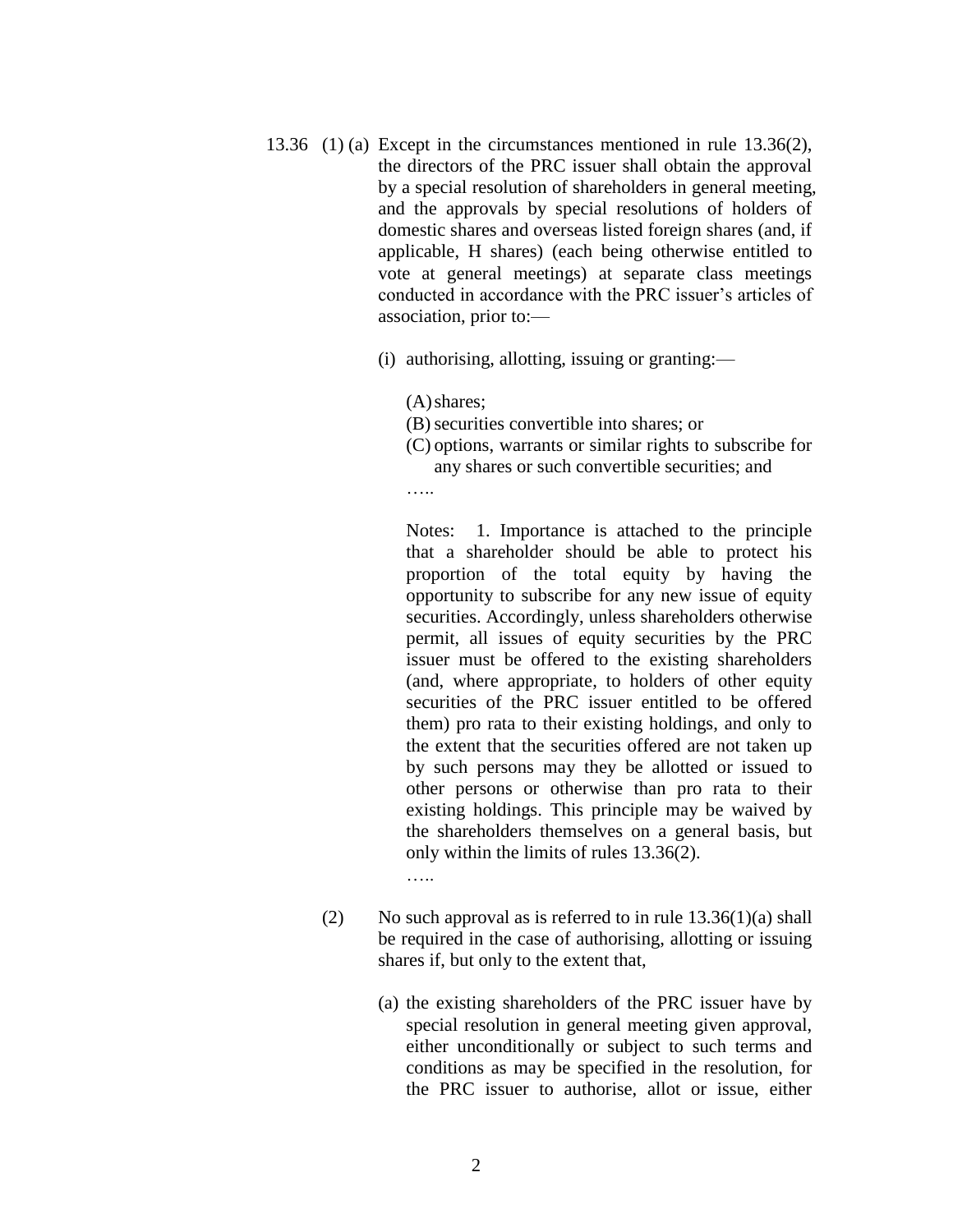separately or concurrently once every twelve months, not more than twenty per cent. of each of the existing issued domestic shares and overseas listed foreign shares of the PRC issuer; or

(b) such shares are part of the PRC issuer's plan at the time of its establishment to issue domestic shares and overseas listed foreign shares and which plan is implemented within fifteen months from the date of approval by the State Council Securities Policy Committee or such other competent state council securities regulatory authority.

#### **ANALYSIS**

- 5. For a pro rata issue of shares, Rule 13.36(2)(a) exempts non-PRC issuers from the shareholder approval requirement. Similar exemption is not available to PRC issuers under Rule 19A.38, which requires PRC issuers to obtain shareholder approval by a special resolution at a general meeting and approvals by holders of A and H shares at separate class meetings before any allotment, issue or grant of shares (pro rata or not).
- 6. Rule 19A.38 was drafted to align with the Mandatory Provisions, which govern PRC issuers' articles of association and provide that rights conferred on any class of shareholders in the capacity of shareholders may not be varied or abrogated by the company unless approved in separate class meetings.
- 7. The Exchange considered it appropriate to waive the class meeting requirement because:
	- a. Under the PRC lawyers' legal opinion, the Mandatory Provisions did not require approvals at class meetings for a PRC issuer's bonus or capitalisation issue of shares which did not involve fund raising.
	- b. The legal opinion also confirmed that Company A was not required to obtain approval for the bonus issue at separate class meetings under its articles of association, the PRC laws and/or the listing rules of the PRC stock exchange.
- 8. The Securities and Futures Commission has given consent under Rule 2.04 to the Exchange to grant waivers from compliance with Rule 19A.38 for PRC issuers proposing a bonus or capitalisation issue of shares to all its shareholders (see Listing Committee Annual Report 2008).